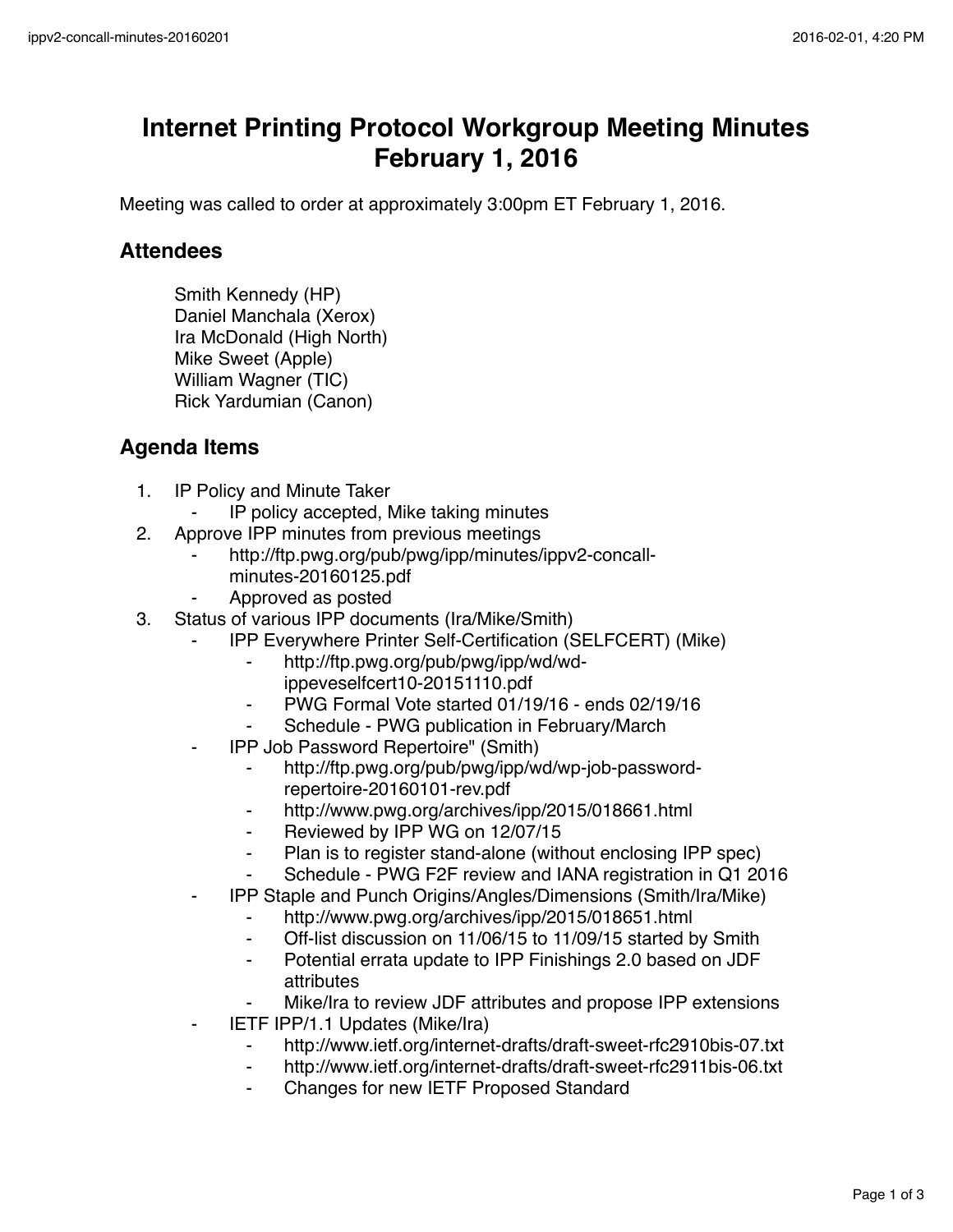- ⁃ Barry Leiba (IETF ART AD) will be AD sponsor note on 07/12/15
- ⁃ 2910bis and 2911bis reviewed by IPP WG on 01/18/16
- ⁃ 2910bis OK and 2911bis needs minor terminology update
- ⁃ Schedule IETF Last Call in Q1/Q2 2016
- **IPP 3D Printing Extensions (Mike)** 
	- http://ftp.pwg.org/pub/pwg/ipp/wd/wd-ipp3d10-20160201-rev.pdf
	- ⁃ Interim draft as IPP project spec on 02/01/16
	- Includes 3D subunit collections, per IPP 3D Subunit Template
		- http://www.pwg.org/archives/ipp/2016/018696.html
		- reviewed by IPP WG on 01/25/16
		- updated per WIMS DMTF Printing MIB mapping table
		- Schedule PWG F2F review on 02/11/16
- ⁃ IPP 3D at Drupa (Paul, Anne)
	- ⁃ http://www.drupa.com/
	- ⁃ Dusseldorf, Germany on 05/31/16 to 06/10/16
	- ⁃ 3D Fab & Print group offered PWG to have a sub-booth and give talks
	- PWG to present PWG 3D Printing story at 2:30pm on 06/03 and 06/06
	- Paul and Anne Price (PR Works) met last week to discuss details
- 4. Review of IPP WG slides for PWG F2F (Mike)
	- ⁃ http://ftp.pwg.org/pub/pwg/ipp/slides/ipp-wg-agenda-february-16.pdf
	- Slide 1: Fix year
	- ⁃ Slide 3: Add link to charter, update description
	- ⁃ Slide 9: Q2 2016 for prototype draft
	- ⁃ Slide 10: Fix year
	- ⁃ Slide 12: Add "(content complete)" after Prototype draft, next slides
	- Slides 13 and 14: Add information on projects dates and comments
	- Add lunch break slide after 14
	- Slide 19: (trimming-type):
		- ⁃ Check JDF 1.5 for terms/keywords, maybe 'draw-cut-line'?
		- ⁃ Note that Canon and Epson (and HP?) support this in drivers
		- Important for feature parity with printer drivers
		- ⁃ Dashed/solid important? Automatic machines/finishers that look for a pattern?
	- ⁃ Slide 20 (errata)
		- "origin and size" (not just origin)
	- ⁃ Slide 24 (proposed changes for stitch)
		- ⁃ Add "same as JDF"
	- ⁃ Slide 25: IPP Finishings 2.0: Next steps
		- Add the alternative to an errata
	- ⁃ Slide 28: Next steps
		- Add "other errata" item
	- Mike will update the slides on the FTP server
- 5. Review of IPP System Service (Ira/Mike)
	- http://ftp.pwg.org/pub/pwg/ipp/wd/wd-ippsystem10-20160117-rev.pdf
	- ⁃ Interim draft